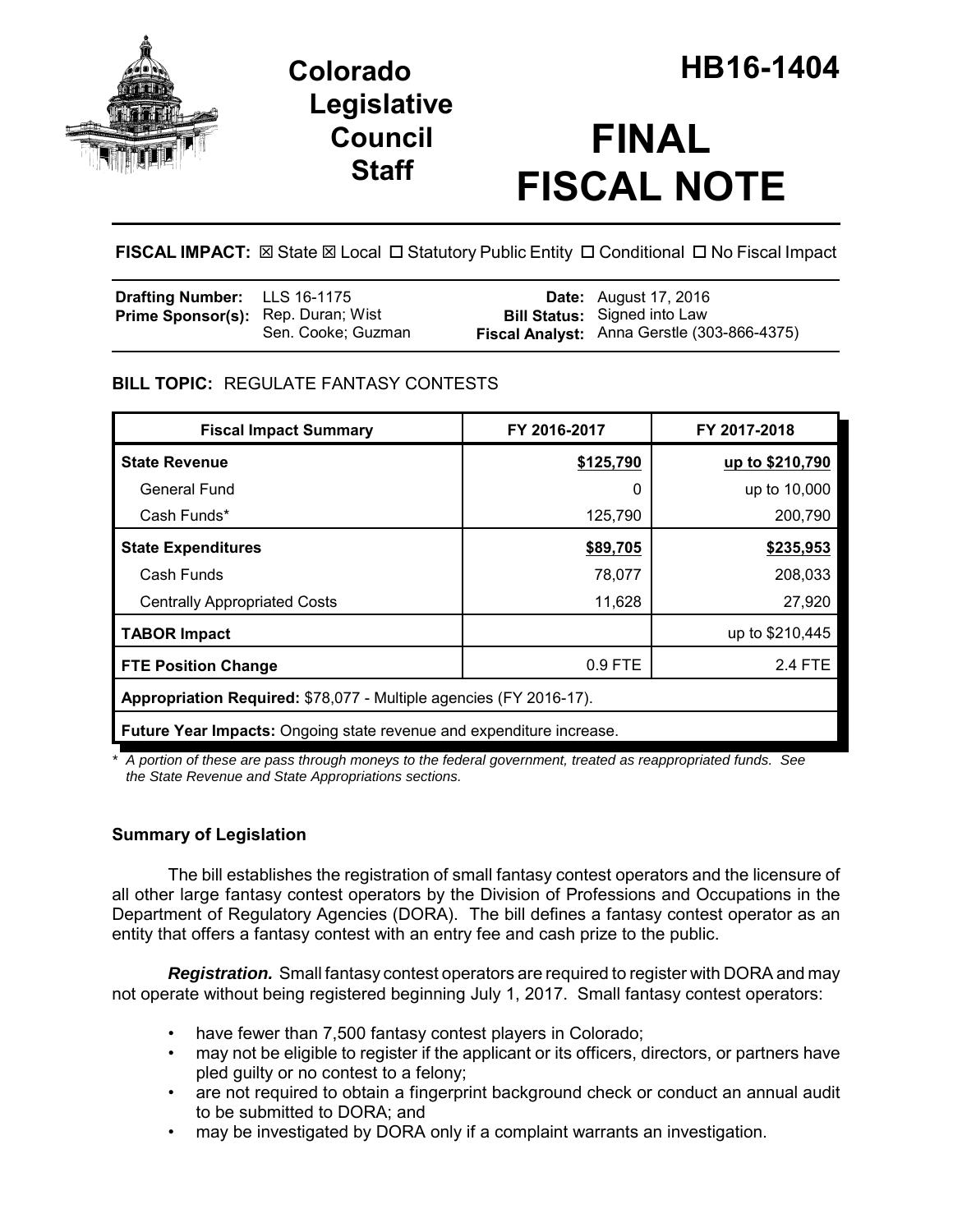**Licensing.** On or after July 1, 2017, a license is required for any large fantasy contest operator with more than 7,500 fantasy contest participants in Colorado (licensee) to operate. DORA may set license and renewal fees. An applicant may not be eligible for a license if the applicant or any of its officers, director, or general partners has been convicted of or has entered a guilty or no contest plea to a felony. The bill specifies the information that must be provided on a license application and the required procedures for licensees to obtain a fingerprint criminal background check from the Colorado Bureau of Investigation (CBI) in the Department of Public Safety (DPS).

*Operation of fantasy contests.* Fantasy contests may not include university, college, high school, or youth sporting events or utilize video or other depictions of slot machines, poker, blackjack, craps, or roulette. Fantasy contests may be conducted at a licensed gaming establishment, class B horse racing track, and a licensed facility at which pari-mutuel wagering occurs. In addition, the bill establishes certain restrictions and protections that registered and licensed operators must enact.

All fantasy contest operators must separate fantasy contest player funds from operational funds and maintain a reserve in the same amount as the deposits made to the accounts of fantasy players. Each operator must also maintain daily records of its operations for at least three years and large fantasy operators must contract with a third party to annually conduct an independent audit of the operator. The results of the audit must be submitted to DORA.

**Discipline.** DORA may deny, suspend, place on probation, issue a letter of admonition, or revoke a license or registration if a fantasy contest operator violates rules or provisions of the law, fails to meet the applicable requirements, or uses fraud to apply for a license or registration. DORA may appoint an administrative law judge to gather evidence and report findings and may issue a cease and desist order to licensed or registered fantasy contest operators. Any operator, including small fantasy contest operators, who violates the law may be assessed a civil penalty of up to \$1,000 per violation and DORA may file a civil action to collect the penalty.

The bill is repealed September 1, 2020, following the completion of a sunset review by DORA.

#### **Data and Assumptions**

The Fantasy Sports Trade Association (FSTA) estimates that approximately 800,000 Colorado residents participate in fantasy contests, including some who participate in free contests and some who participate in a high number of contests annually.

Based on the FSTA's Colorado membership estimate, the number of casinos licensed by the Department of Revenue, and an industry estimate of the number of operators in Colorado, the fiscal note assumes that there are 100 operators currently in the state. Of those, it is assumed that 10 large operators will be licensed and 90 small fantasy contest operators will be registered. The fiscal note assumes that 45 registrations and 5 initial licenses will be processed in FY 2016-17; and that 5 initial licenses, 5 renewals, and up to 80 registrations (45 current small operators and 35 new small operators) will be processed in FY 2017-18.

The fiscal note assumes that approximately 215 complaints or notifications of criminal history will be received annually beginning in FY 2017-18, based on programs of a similar size, a large consumer base, and a high participation rate by consumers. Of those, 16 will require investigation, 14 will be settled, and 6 will be referred to the Department of Law for adjudication.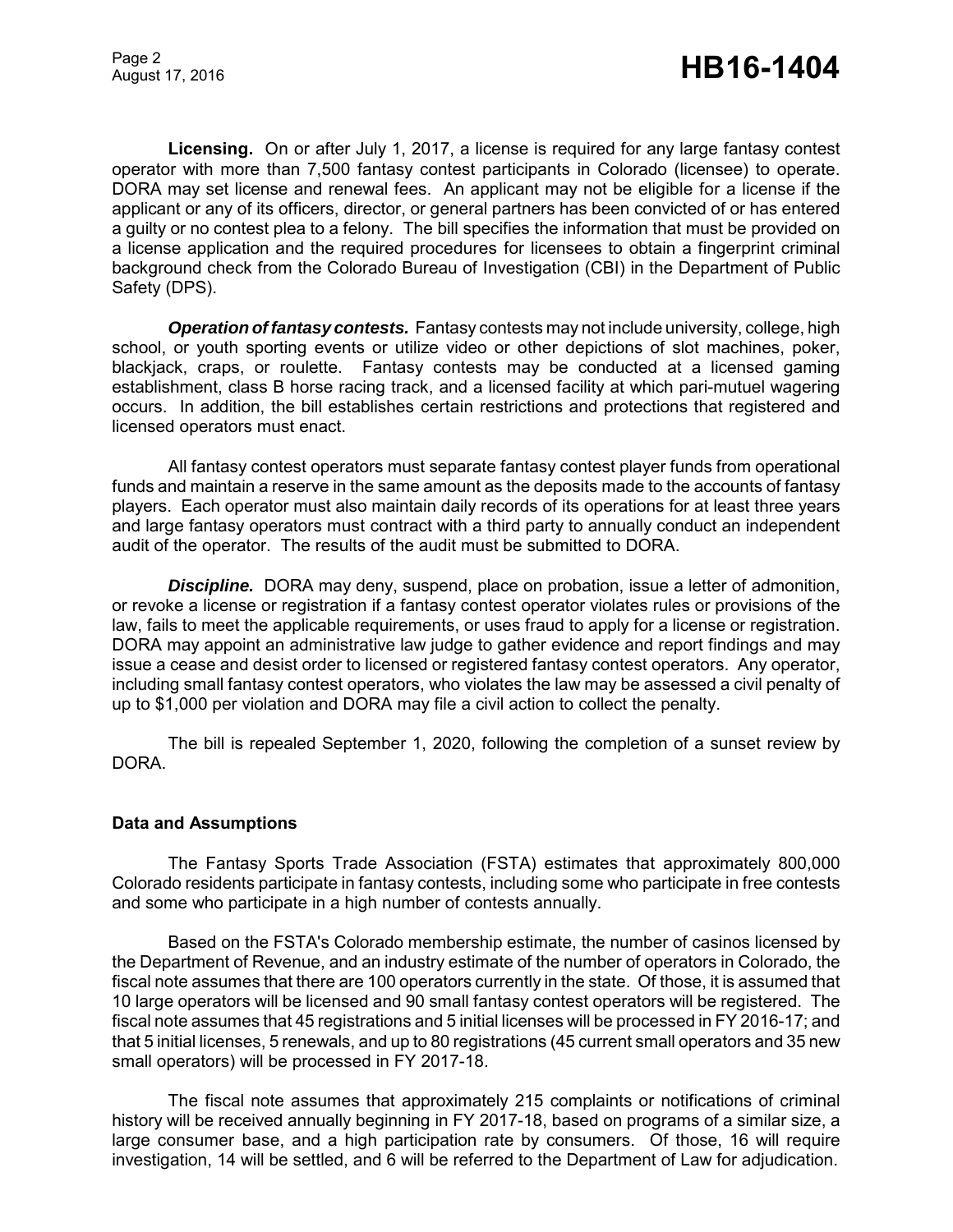The bill specifies that all fantasy contest operators must be registered or licensed beginning July 1, 2017. The fiscal note assumes that the work on the registration and licensure programs will begin on January 1, 2017, licenses must be renewed annually, and that licensing fees will be set by DORA to cover costs of both the licensing and registration components.

#### **State Revenue**

*The bill increases state revenue by \$125,790 in FY 2016-17 and up to \$210,790 in FY 2017-18.* This includes fine revenue to the General Fund and fee revenue to two cash funds. The revenue impacts are detailed below.

*License fees.* The bill increases fee revenue to DORA by \$125,000 in FY 2016-17 and \$200,000 in FY 2017-18. The bill requires that only licensees pay a fee. It is anticipated that five licensees will pay for an initial license in FY 2016-17 and five will pay for an initial license and five for a renewal in FY 2017-18. Fee revenue is deposited into the Division of Professions and Occupations Cash Fund.

*Fingerprint-based background checks — DPS.* Fee revenue from fingerprint-based criminal history background checks deposited into the CBI Identification Unit Cash Fund in the DPS will increase by up to \$790 in FY 2016-17 and FY 2017-18, assuming 5 licensees each year, each with up to 4 individuals requiring a background check. The current fee for background checks is \$39.50, which includes \$17.25 for a Federal Bureau of Investigation (FBI) fingerprint-based check, which is passed on to that federal agency. The background check is required only upon initial licensure and is not required for registration.

*Fine revenue.* The bill will increase revenue to the General Fund from civil penalties. A fantasy contest operator, employee, or agent who violates the law may be fined up to \$1,000 per violation. It is anticipated that up to 10 penalties will be paid per year beginning in FY 2017-18. As a result, up to \$10,000 in fine revenue is expected in FY 2017-18.

**Fee impact on fantasy contest operators.** Section 2-2-322, C.R.S., requires legislative service agency review of measures which create or increase any fee collected by a state agency. The bill specifies that DORA has the authority to set licensing fees to cover the costs of both the licensing and regulation programs. The fee amounts displayed in Table 1 are estimates only; actual fee calculations are set administratively by the DORA based on the cash fund balance, estimated program costs, and the estimated number of licenses.

| Table 1. Fee Impact on Fantasy Contest Operators |                             |                      |                                  |                            |                                        |
|--------------------------------------------------|-----------------------------|----------------------|----------------------------------|----------------------------|----------------------------------------|
| <b>Fiscal Year</b>                               | <b>Type of Fee</b>          | <b>Estimated Fee</b> | <b>Number</b><br><b>Affected</b> | <b>Total Fee</b><br>Impact | <b>Total per</b><br><b>Fiscal Year</b> |
| FY 2016-17                                       | <b>Initial License</b>      | \$25,000             | 5                                | \$125,000                  | \$125,790                              |
|                                                  | <b>CBI Background Check</b> | \$39.50              | 20                               | \$790                      |                                        |
| FY 2017-18                                       | Initial License             | \$25,000             | 5                                | \$125,000                  |                                        |
|                                                  | Annual License Renewal      | \$15,000             | 5                                | \$75,000                   | \$200,790                              |
|                                                  | <b>CBI Background Check</b> | \$39.50              | 20                               | \$790                      |                                        |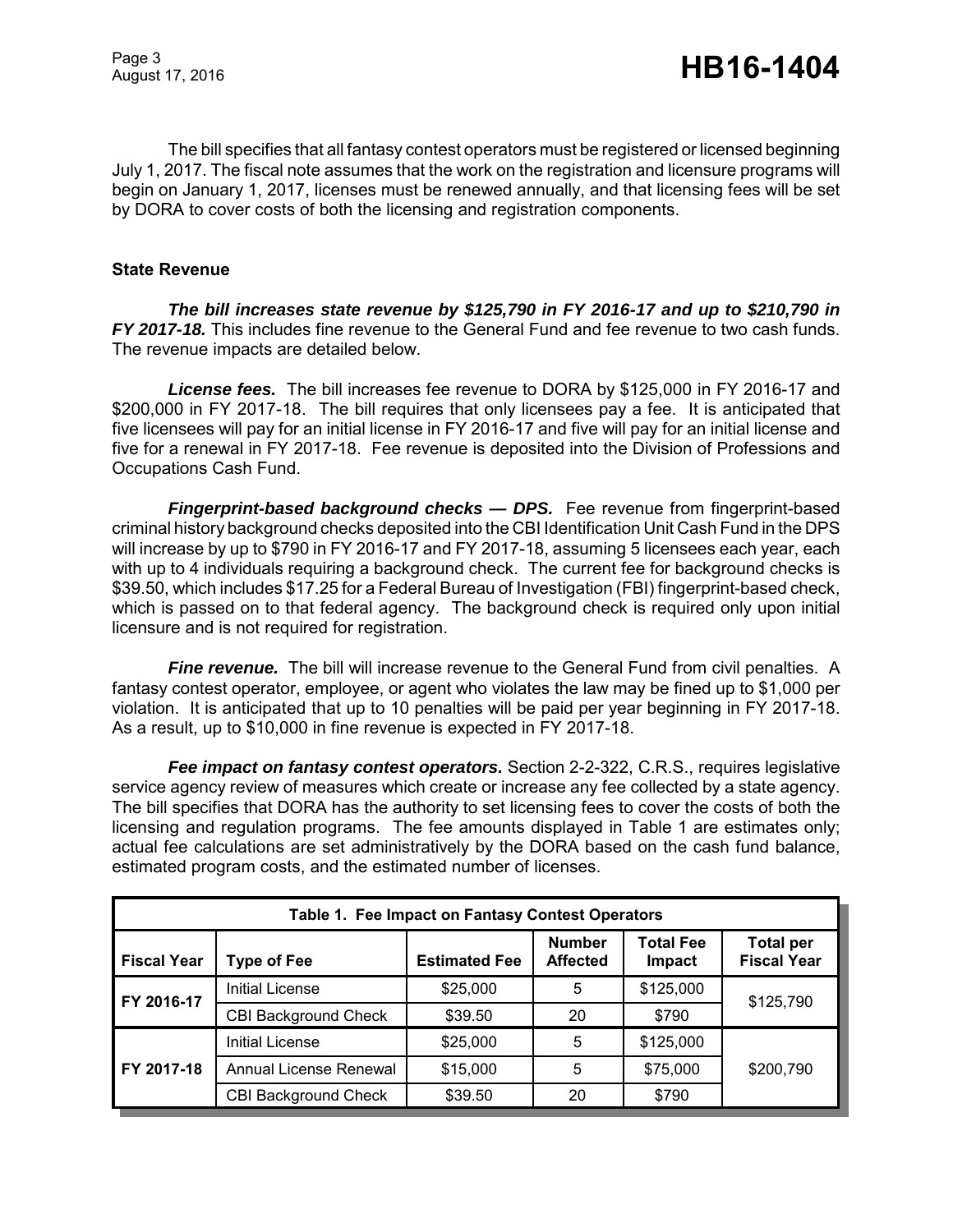## **TABOR Impact**

This bill increases state revenue from fines and fees, which will increase the amount of money required to be refunded under TABOR. No impact is expected in FY 2016-17. TABOR refunds are paid out of the General Fund. Fee revenue collected to pass through to the FBI for background checks is approximately \$345 in FY 2016-17 and FY 2017-18 and does not count against the TABOR limit.

#### **State Expenditures**

*The bill increases cash fund expenditures in DORA and DPS by a total of \$89,705 in FY 2016-17 and \$235,953 in FY 2017-18.* The bill also increases the workload of the Department of Revenue, Department of Personnel and Administration, Judicial Department, and Department of Law. The expenditures are listed in Table 2 and detailed below.

| Table 2. Expenditures Under HB16-1404              |            |            |  |  |  |
|----------------------------------------------------|------------|------------|--|--|--|
| <b>Cost Components</b>                             | FY 2016-17 | FY 2017-18 |  |  |  |
| <b>Personal Services</b>                           | \$51,489   | \$123,465  |  |  |  |
| <b>FTE</b>                                         | $0.9$ FTE  | 2.4 FTE**  |  |  |  |
| <b>Operating Expenses and Capital Outlay Costs</b> | 5,653      | 6,603      |  |  |  |
| <b>Temporary Staffing</b>                          | 10,903     | 10,903     |  |  |  |
| <b>Legal Services</b>                              | 9,505      | 66,535     |  |  |  |
| <b>Fingerprint Background Check Costs</b>          | 527        | 527        |  |  |  |
| Centrally Appropriated Costs*                      | 11,628     | 27,920     |  |  |  |
| <b>TOTAL</b>                                       | \$89,705   | \$235,953  |  |  |  |

*\* Centrally appropriated costs are not included in the bill's appropriation.*

*\*\* Includes 2.1 FTE for DORA and 0.3 FTE for the Department of Law in FY 2017-18.*

*Personal Services — DORA.* DORA requires \$51,489 and 0.9 FTE in FY 2016-17 and \$123,465 and 2.1 FTE in FY 2017-18 to establish, implement, and enforce the regulatory program established by the bill. Staffing costs are assumed to begin January 1, 2017. Costs include:

- a program director to oversee the program, conduct outreach with stakeholders, develop procedures and guidelines, and conduct formal rulemaking;
- staff to assist with rulemaking, process and verify applications and renewals, communicate with licensees, review annual audits, receive complaints, and coordinate with the CBI; and
- an investigator beginning in FY 2017-18 to investigate complaints, obtain evidence, prepare reports, and assist in multi-jurisdictional field investigations.

*Temporary assistance.* DORA also requires \$10,903 in FY 2016-17 and FY 2017-18 for temporary staff to assist with applicant inquiries regarding licensing requirements and application status, registration verification, and the issuing of licenses. It is anticipated that a total of 1,124 hours of temporary staff assistance is required at an hourly rate of \$19.40.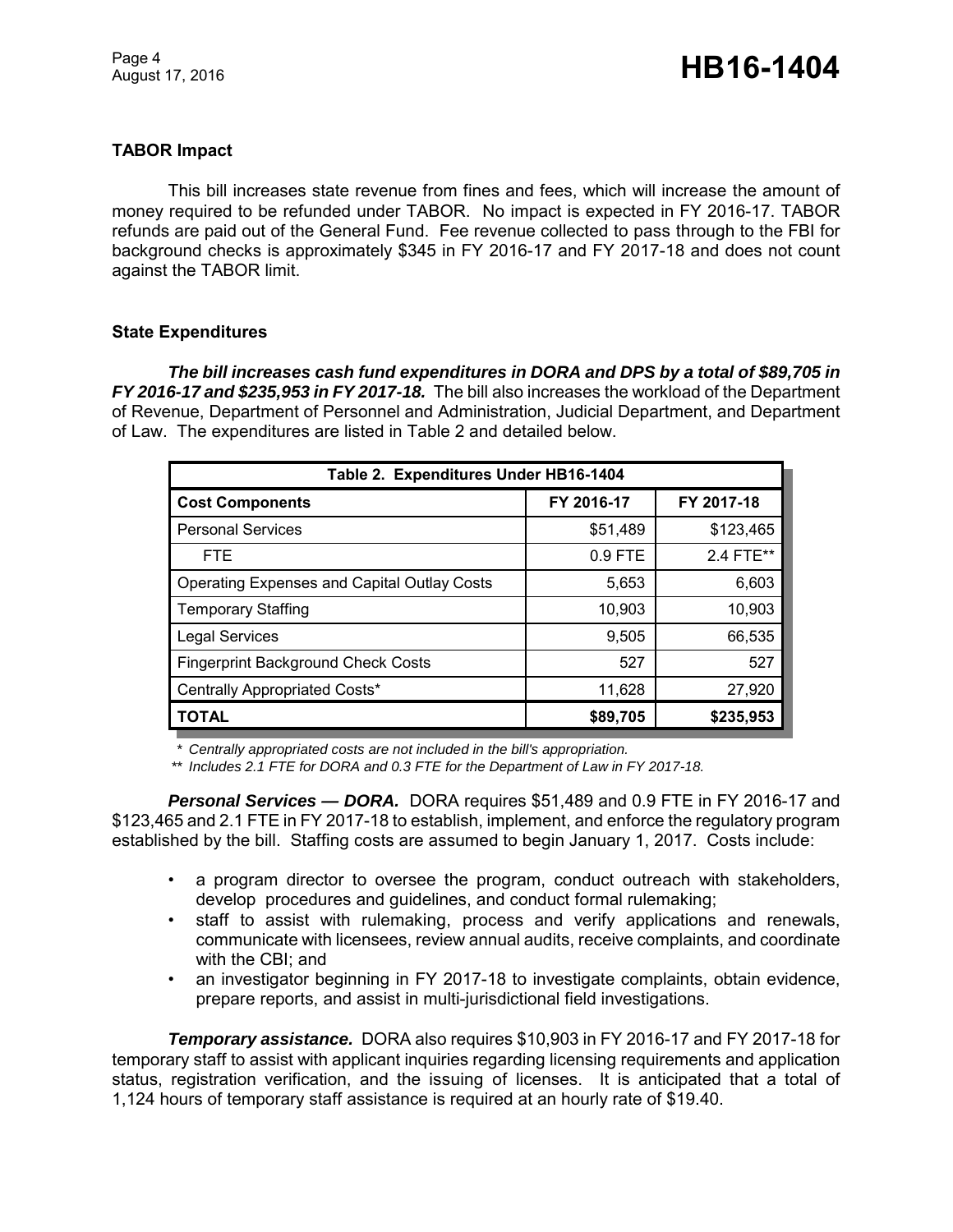*Legal services.* DORA requires \$9,505 in FY 2016-17 and \$66,535 in FY 2017-18 for legal services, including rulemaking, enforcement, and complaint resolution. This amount represents approximately 100 hours of rulemaking in FY 2016-17 and 700 hours of rulemaking, enforcement, and complaint resolution in FY 2017-18. The legal services will provided by the Department of Law using reappropriated funds. The Department of Law requires 0.3 FTE in FY 2017-18 to provide these services. Should additional resources for legal services be required, it will be addressed through the annual budget process.

*Fingerprint-based background checks — DPS.* The bill increases expenditures for DPS by \$527 in each of FY 2016-17 and FY 2017-18. This covers the costs of conducting a CBI background check, including postage and per-print software and equipment costs, as well as the pass through costs of the FBI background check. These costs are based on up to 40 additional fingerprint-based background checks in each of FY 2016-17 and FY 2017-18. The fiscal note assumes that each application for licensure lists up to four individuals, all four must obtain a background check, and no more than four background checks will be required per application.

*Administrative law judges — DPA.* The bill will increase the caseload for the Office of Administrative Courts in the Department of Personnel and Administration to provide administrative law judges to the office beginning in FY 2017-18. The increase is expected to be minimal and does not require a change in appropriations. Should additional resources required, it will be requested through the annual budget process.

Judicial Department. The bill increases the workload for the Judicial Department beginning in FY 2017-18 to handle an increase case filings. The office may file a civil action to collect a penalty imposed against a fantasy contest operator who violates the law, and parties adversely affected by agency actions may file for a judicial review in district court and potential review by an appellate court. The workload increase is expected to be minimal and does not require a change in appropriations.

*Department of Revenue.* The bill allows fantasy contests to be conducted at licensed gaming establishments, retailers, Class B racetracks, and other licensed facilities, which are overseen by the Department of Revenue. The bill may increase the workload in the department to handle an increase in violations related to underage gaming and lingering in casinos, racetracks, and other licensed facilities. The fiscal note assumes that approximately 17 casinos will be licensed by DORA and operate fantasy contests for people over the age of 18. However, people under the age of 21 may not participate in limited gaming activities or be present on the gaming floor of a casino environment. An increase in people under 18 years old in casinos to participate in fantasy contests will likely increase intervention and enforcement actions by the department's investigators. This increase will initially be handled within existing appropriations; however, should additional resources be required, it will be addressed through the annual budget process.

*Centrally appropriated costs.* Pursuant to a Joint Budget Committee policy, certain costs associated with this bill are addressed through the annual budget process and centrally appropriated in the Long Bill or supplemental appropriations bills, rather than in this bill. The centrally appropriated costs subject to this policy are estimated in the fiscal note for informational purposes and summarized in Table 3.